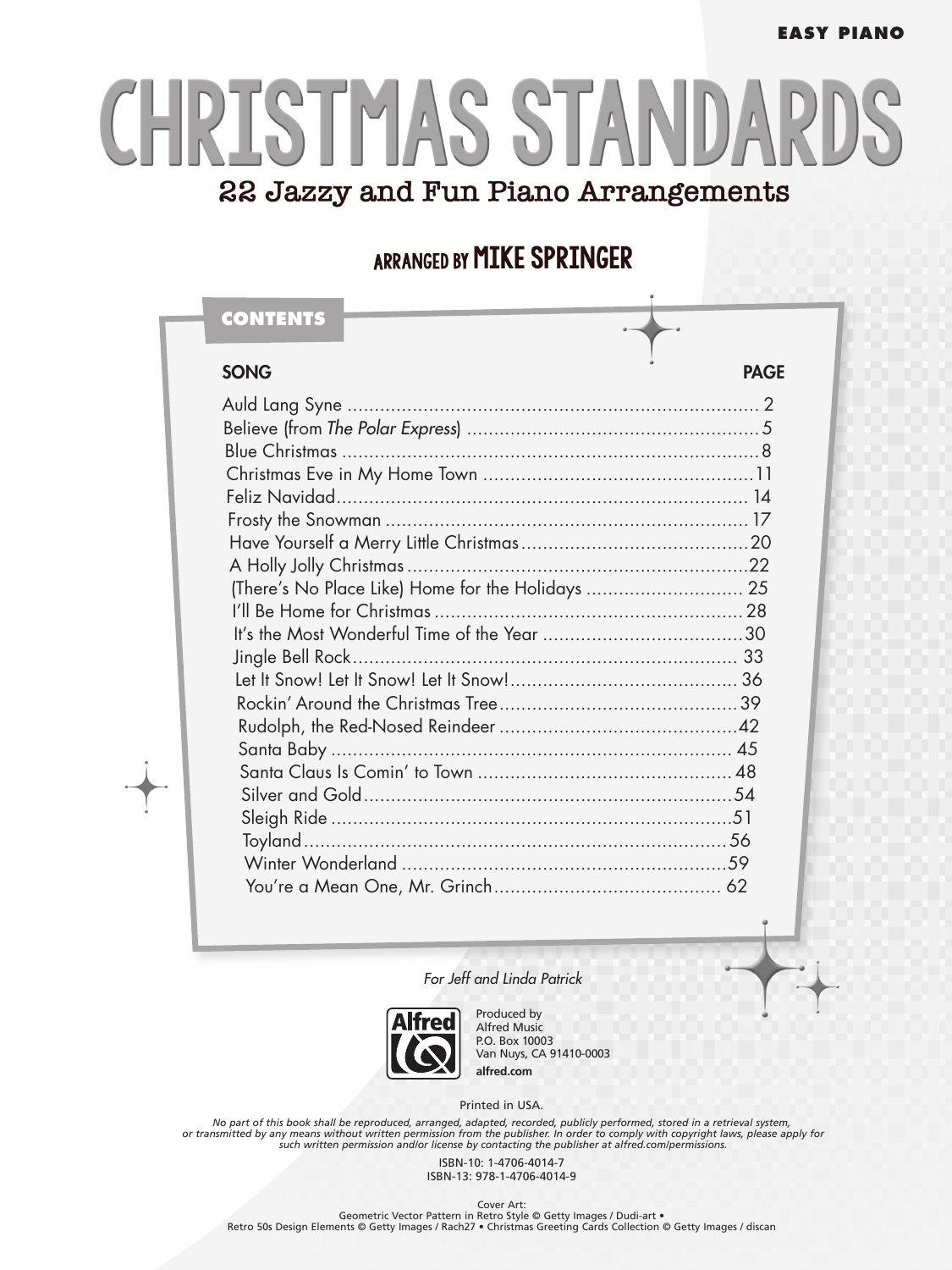# **Auld Lang Syne**









© 2018 ALFRED MUSIC All Rights Reserved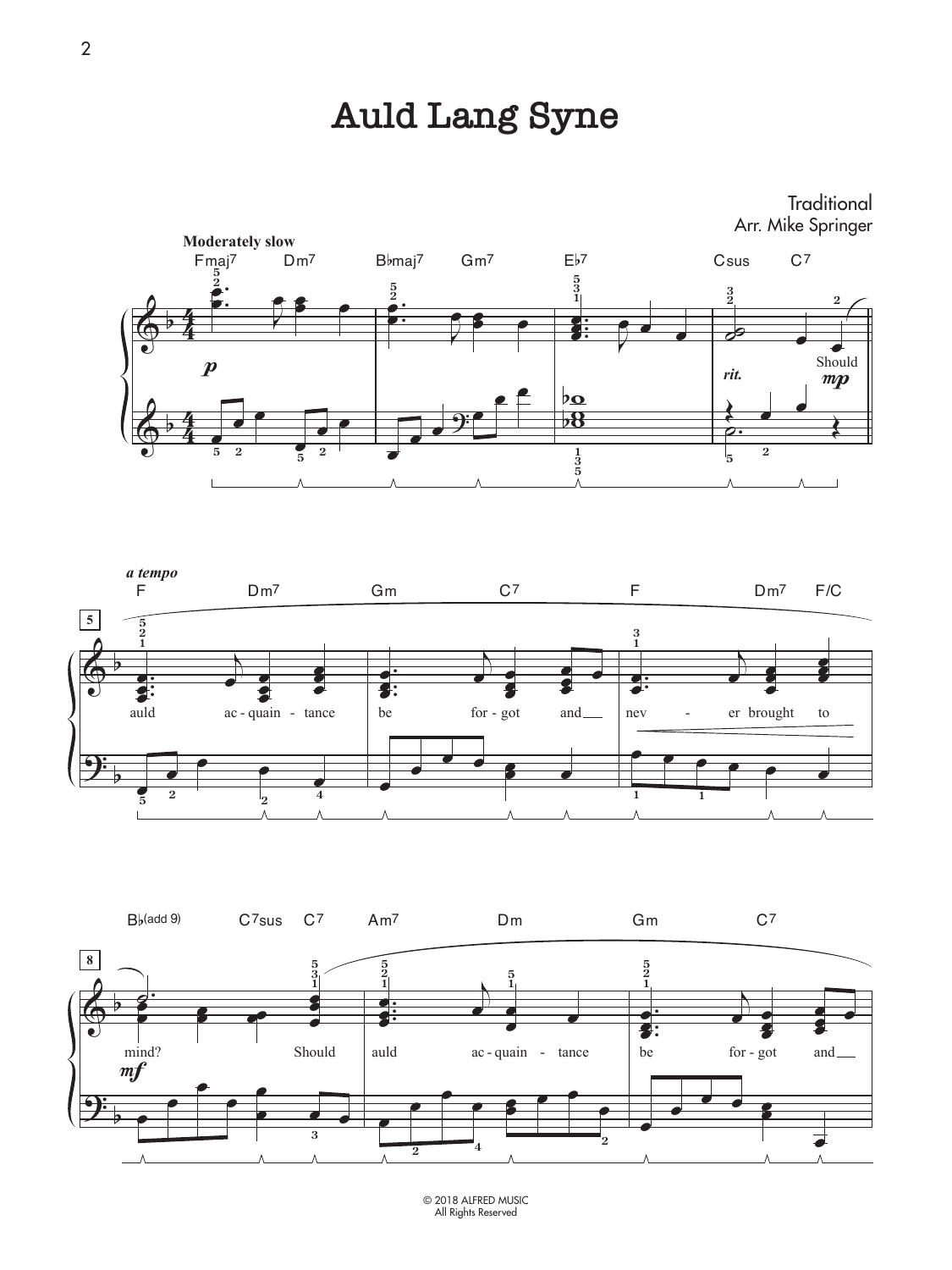#### **Believe**

(from The Polar Express)









© 2004 HAZEN MUSIC (ASCAP), JOBANALA MUSIC (ASCAP) and AEROSTATION CORPORATION All Rights for HAZEN MUSIC (ASCAP) Administered by UNIVERSAL MUSIC GROUP (ASCAP) Exclusive Worldwide Print Rights for HAZEN MUSIC (ASCAP) Administered by ALFRED MUSIC PUBLISHING, CO. INC. All Rights Reserved

5

Words and Music by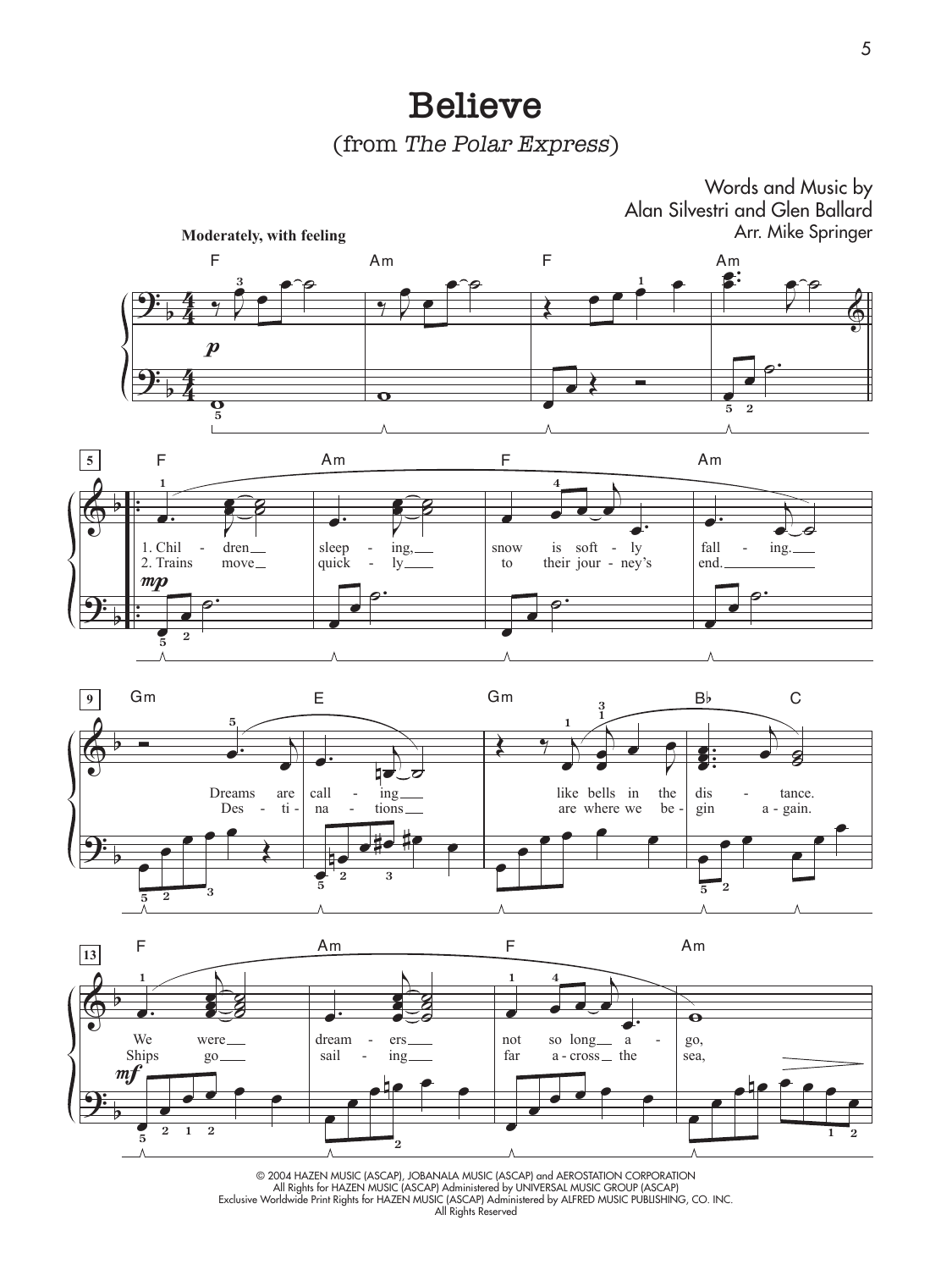## **Feliz Navidad**

Words and Music by José Feliciano Arr. Mike Springer









© 1970 (Renewed) J & H PUBLISHING COMPANY All Rights Reserved Used by Permission